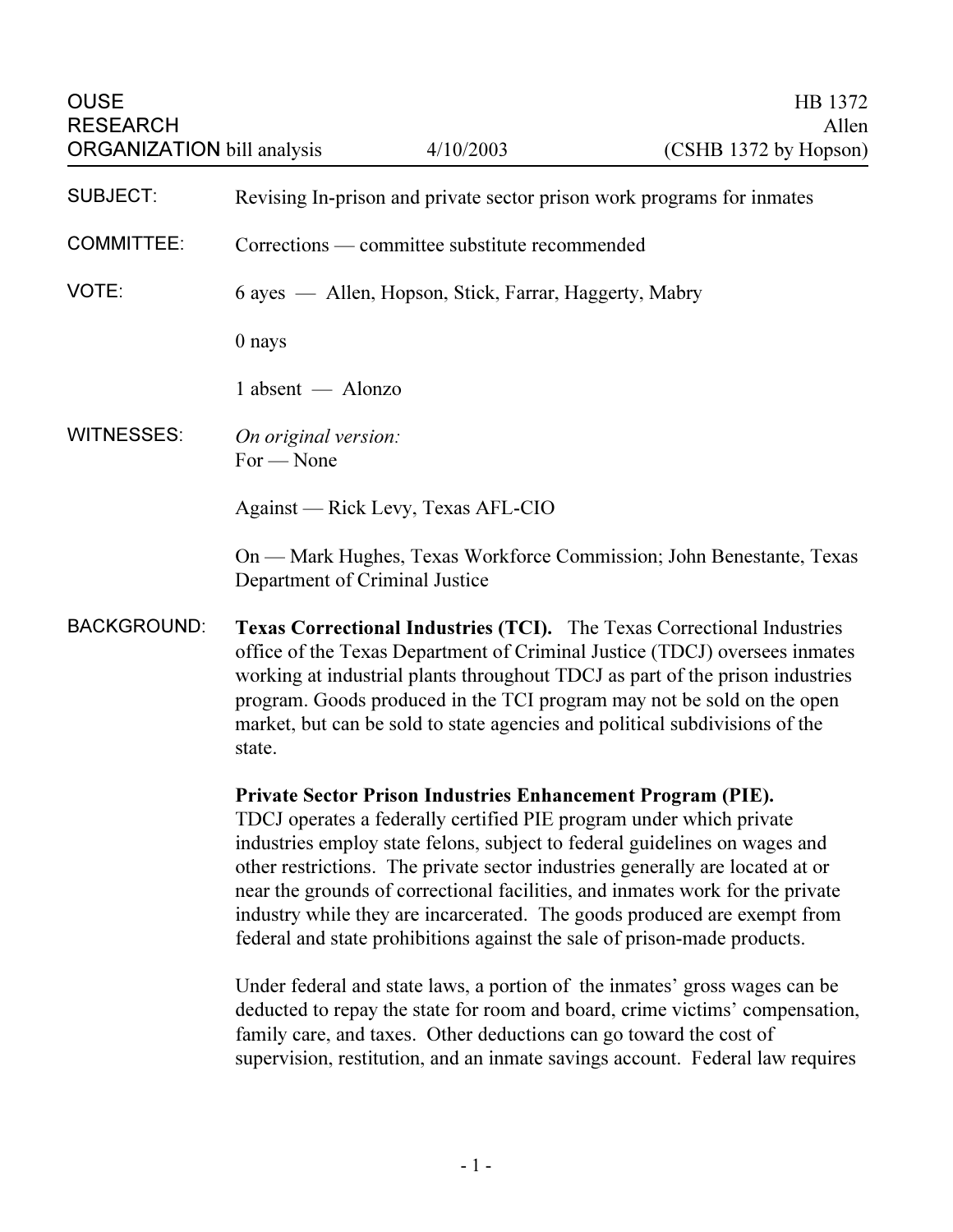## $_{\rm search}$  Or  $\frac{1}{\sqrt{1-\frac{1}{\sqrt{1-\frac{1}{\sqrt{1-\frac{1}{\sqrt{1-\frac{1}{\sqrt{1-\frac{1}{\sqrt{1-\frac{1}{\sqrt{1-\frac{1}{\sqrt{1-\frac{1}{\sqrt{1-\frac{1}{\sqrt{1-\frac{1}{\sqrt{1-\frac{1}{\sqrt{1-\frac{1}{\sqrt{1-\frac{1}{\sqrt{1-\frac{1}{\sqrt{1-\frac{1}{\sqrt{1-\frac{1}{\sqrt{1-\frac{1}{\sqrt{1-\frac{1}{\sqrt{1-\frac{1}{\sqrt{1-\frac{1}{\sqrt{1-\frac{1}{\sqrt{1-\frac{1}{\sqrt{1-\frac{1}{\sqrt{1-\frac{1$ page 2

|                           | that programs meet other criteria, such as consulting with organized labor and<br>local private industry, using only inmates who volunteer, paying prevailing<br>wages, and providing for compensation to injured workers.                                                                                            |
|---------------------------|-----------------------------------------------------------------------------------------------------------------------------------------------------------------------------------------------------------------------------------------------------------------------------------------------------------------------|
|                           | The Texas PIE program is capped at 2,000 offenders. Currently, about 350<br>offenders are employed in PIE programs, working in the following types of<br>industries: eye glass production; computer subcomponents production; "cut &<br>sew" machine shops; window manufacturing; and tractor trailers wiring.        |
| DIGEST:                   | Private Sector Prison Industries Enhancement Program (PIE). CSHB<br>1372 would increase the limit on the number of participants in the prison<br>industries program from 2,000 to 5,000.                                                                                                                              |
|                           | When deciding whether a PIE program industry would cause the loss of<br>existing jobs, TDCJ would have to look at any loss of jobs of a specific type,<br>instead of any job loss by an employer. Existing jobs would not be considered<br>as lost if the jobs were done by workers in a foreign country.             |
|                           | Inmate-produced goods. CSHB 1372 would apply to TDCJ current law<br>requiring state agencies to purchase certain inmate-produced products. TDCJ<br>would have to determine annually whether it needed products that could be<br>produced by the TCI program for a savings to the department.                          |
|                           | Inmate arts and craft shops. TDCJ's Texas Correctional Industries office<br>would be given supervisory authority over inmate arts and craft shops located<br>at individual prison units.                                                                                                                              |
|                           | License plate production. The Texas Department of Transportation and<br>TDCJ would have to join with the Texas Building and Procurement<br>Commission in setting the price for license plates manufactured by inmates.                                                                                                |
|                           | The bill would take effect September 1, 2003.                                                                                                                                                                                                                                                                         |
| <b>SUPPORTERS</b><br>SAY: | <b>Private Sector Prison Industries Enhancement Program (PIE).</b> CSHB<br>1372 would raise the cap on the PIE program to 5,000 to allow the program to<br>expand and have sufficient workers to properly study its results. Allowing the<br>program to expand would recognize that the state has a responsibility to |
|                           |                                                                                                                                                                                                                                                                                                                       |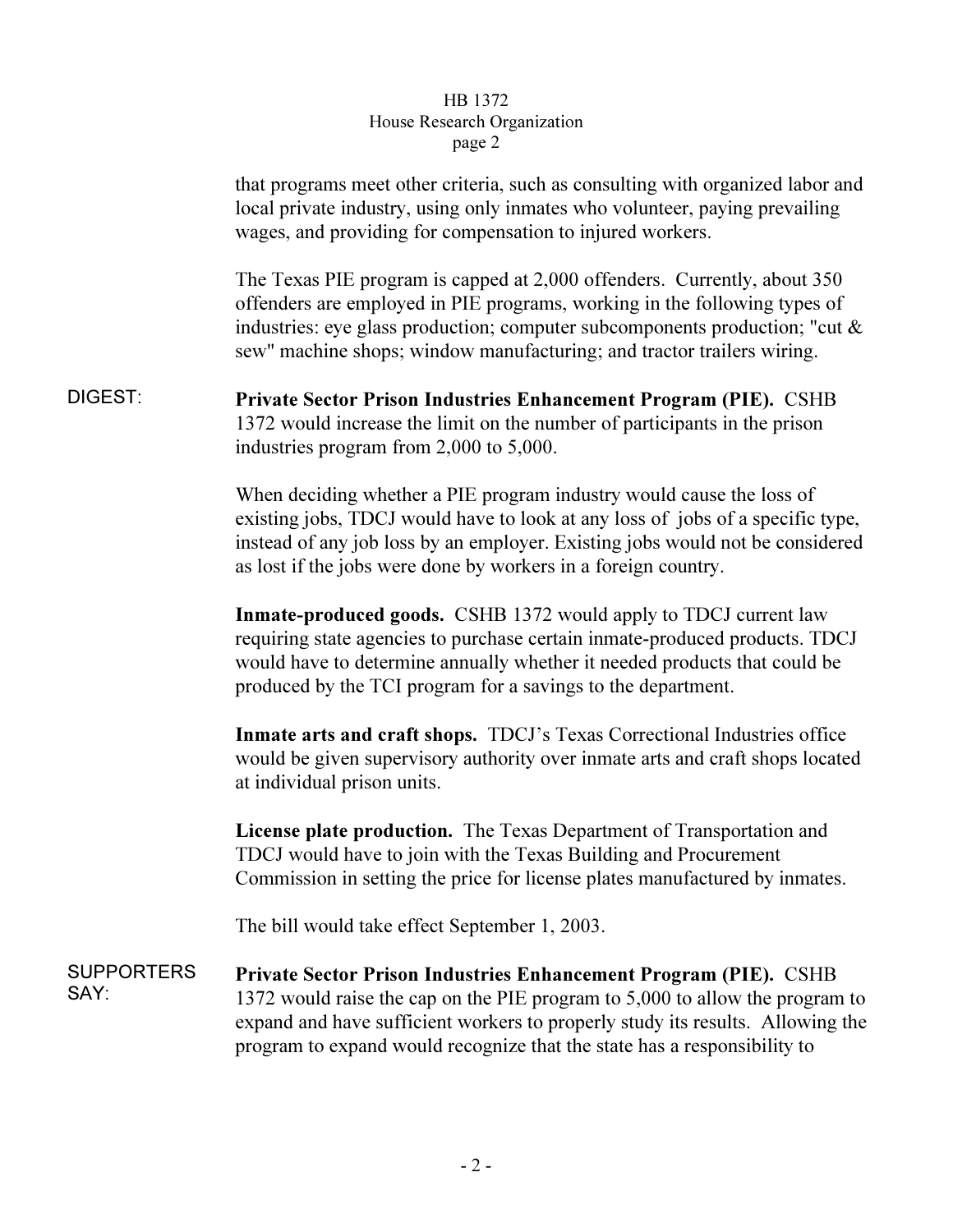## HB 1372 House Research Organization page 3  $\mathbf{r}$   $\mathbf{r}$   $\mathbf{s}$   $\mathbf{r}$   $\mathbf{s}$

promote the hiring of inmates to enable them to gain experience and job skills.

The bill would require that when the program was considering whether to authorize a certain type of industry and was determining whether it would cause the loss of existing jobs, it would focus on jobs of a specific type, not just any jobs. The analysis should more fairly consider whether comparable jobs would be lost.

The bill also would ensure that jobs lost by foreign workers are not considered since the analysis of potential jobs lost should be concerned primarily about Texas workers. This could help repatriate jobs to Texas and spur economic growth.

Inmate-produced goods. CSHB 1372 would treat TDCJ like all other state agencies in requiring that it consider inmate-produced products first when making purchases. The department already does this, so CSHB 1372 simply would codify current practice. The bill also would formalize TDCJ's practice of considering whether it could and should produce additional products.

Inmate arts and craft shops. The TCI office should oversee inmate arts and crafts shops because it is experienced and skilled at overseeing inmate labor. Currently, there is no specific designation of who should oversee inmate arts and crafts. CSHB 1372 would not lead to increased costs to TDCJ or the need for additional employees. The bill's fiscal note concludes that there would be no fiscal implication to the state and assumes that any work resulting from the bill could be reasonably absorbed with current resources.

License plate production. CSHB 1372 would formalize the process that TDCJ, the Texas Department of Transportation, and the Texas Building and Procurement Commission already use to determine the price of license plates.

**OPPONENTS** SAY: Private Sector Prison Industries Enhancement Program (PIE). The current PIE program is well below the current cap so there is no need to raise it. The state should not expand a program that allows prison inmates to work for private industries. These kind of programs have the potential to depress free-world workers' wages and unfairly give employers incentives to use prison labor.